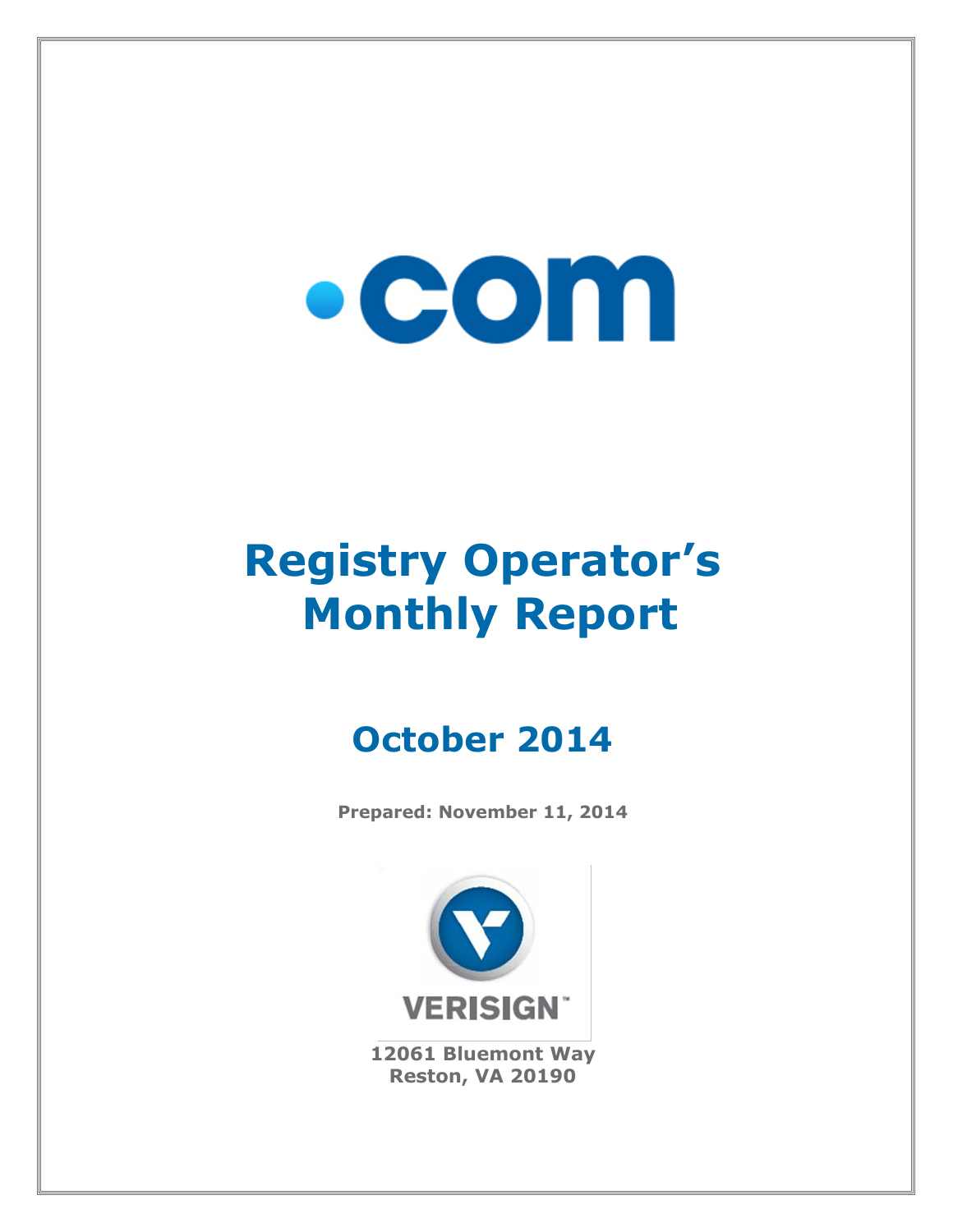As required by the ICANN/Verisign .com Registry Agreement (Section 3.1(c)(iv)), this report provides an overview of Verisign Registry activity through the end of the reporting month. The information is primarily presented in table and chart format with text explanations as deemed necessary. **The information is provided to satisfy requirements listed in Appendix 4 of the .com Registry Agreement.** Pursuant to the agreements, "ICANN shall use reasonable commercial efforts to preserve the confidentiality of the information reported until three months after the end of the month to which the report relates."

Information is organized as follows:

| 1. |                                                                            |  |
|----|----------------------------------------------------------------------------|--|
|    |                                                                            |  |
| 2. | Service Level Agreement Performance (Appendix 4, Item 2) 3                 |  |
|    | Table 2 - .com Service Level Agreement Performance  4                      |  |
| 3. |                                                                            |  |
|    |                                                                            |  |
| 4. |                                                                            |  |
|    | Table 4 - Completed Shared Registration System Releases 5                  |  |
| 5. |                                                                            |  |
|    |                                                                            |  |
| 6. | Total Number of Transactions by Subcategory (Appendix 4, Item 6)  6        |  |
|    | Table 6.1 - Total Domain Name Transactions by Subcategory  6               |  |
|    | Table 6.2 - Total Name Server Write Transactions by Subcategory (millions) |  |
|    |                                                                            |  |
| 7. |                                                                            |  |
|    |                                                                            |  |
|    |                                                                            |  |
|    | 7(C). Registry Functions Activity Report (Appendix 4, Item 7C)  8          |  |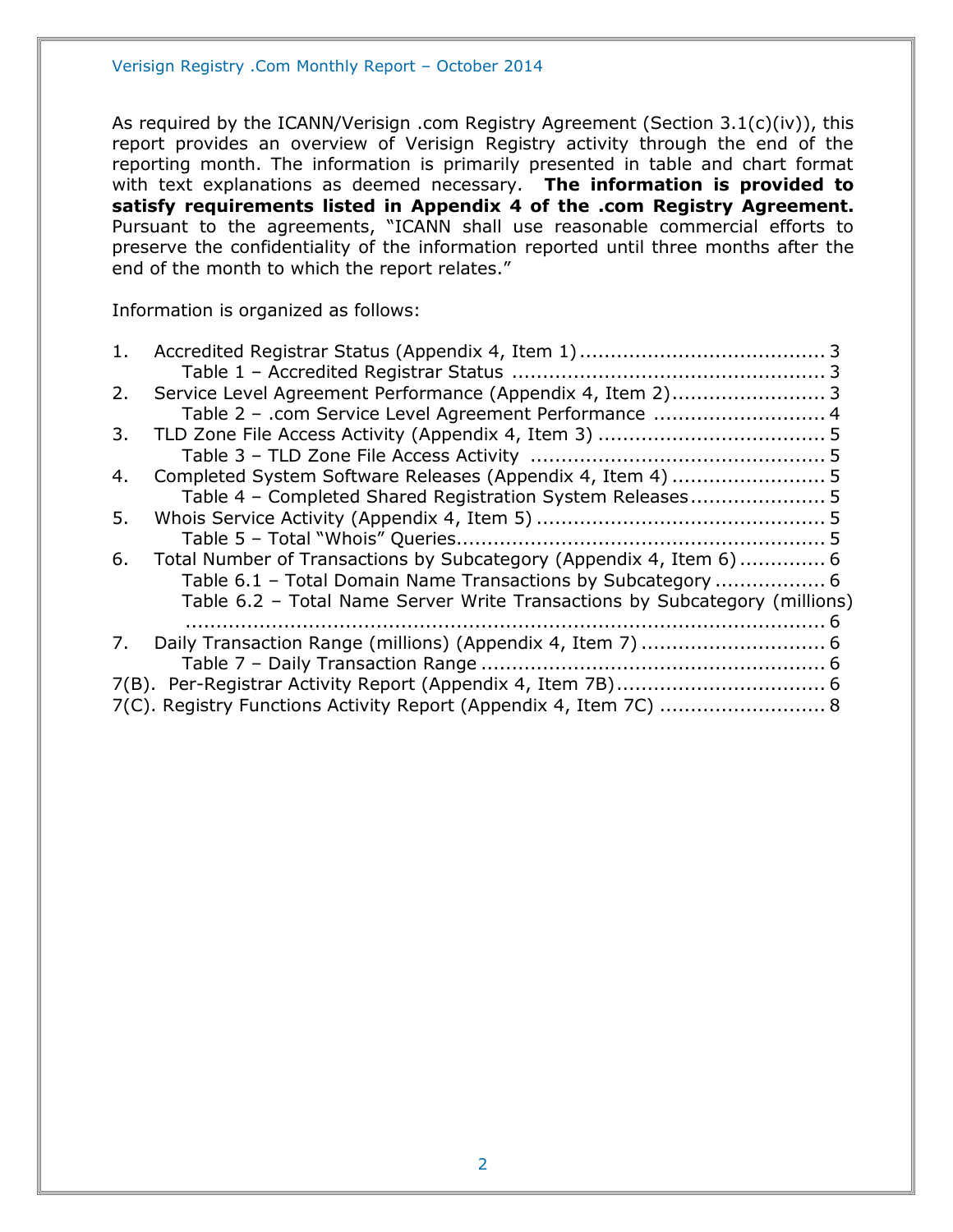#### <span id="page-2-0"></span>**1. Accredited Registrar Status (Appendix 4, Item 1)**

**Table 1** displays the current number and status of the ICANN accredited registrars. The registrars are grouped into three categories:

- 1. **Operational Registrars:** Those who have authorized access into the Shared Registration System (SRS) for processing domain name registrations.
- 2. **Registrars In The Ramp-Up Period:** Those who have received a password to access the Registry operational test and evaluation (OT&E) environment. The OT&E environment is provided to allow registrars to develop and test their systems with the SRS.
- 3. **Registrars In The Pre-Ramp-Up Period:** Those who have been sent a welcome letter from the Verisign Registry but have not yet executed the Registry Registrar Agreements and/or have not yet submitted a completed Registrar Information Sheet. In most cases registrars are sent welcome letters via overnight express mail or e-mail on the same day accreditation notification is received from ICANN.

<span id="page-2-1"></span>

| <b>Status</b>                    | # of COM Registrars |
|----------------------------------|---------------------|
| <b>Operational Registrars</b>    | 1090                |
| Registrars In Ramp-Up Period     | 25                  |
| Registrars In Pre-Ramp-Up Period | 47                  |
| Total                            | 1162                |

#### **Table 1 – Accredited Registrar Status**

#### <span id="page-2-2"></span>**2. Service Level Agreement Performance (Appendix 4, Item 2)**

**Table 2** compares Service Level Agreement (SLA) Requirements with Actual Performance for the reporting month. As required by the ICANN/Verisign .com Registry Agreement (Section 3.1(d)(ii)), the Verisign Registry is committed to provide service levels as specified in Appendix 7 of the .com Registry Agreement and to comply with the requirements of the SLA in Appendix 10 of the .com Registry Agreement. The SLAs are incorporated into the Verisign Registry Registrar Agreements that are executed with all operational registrars.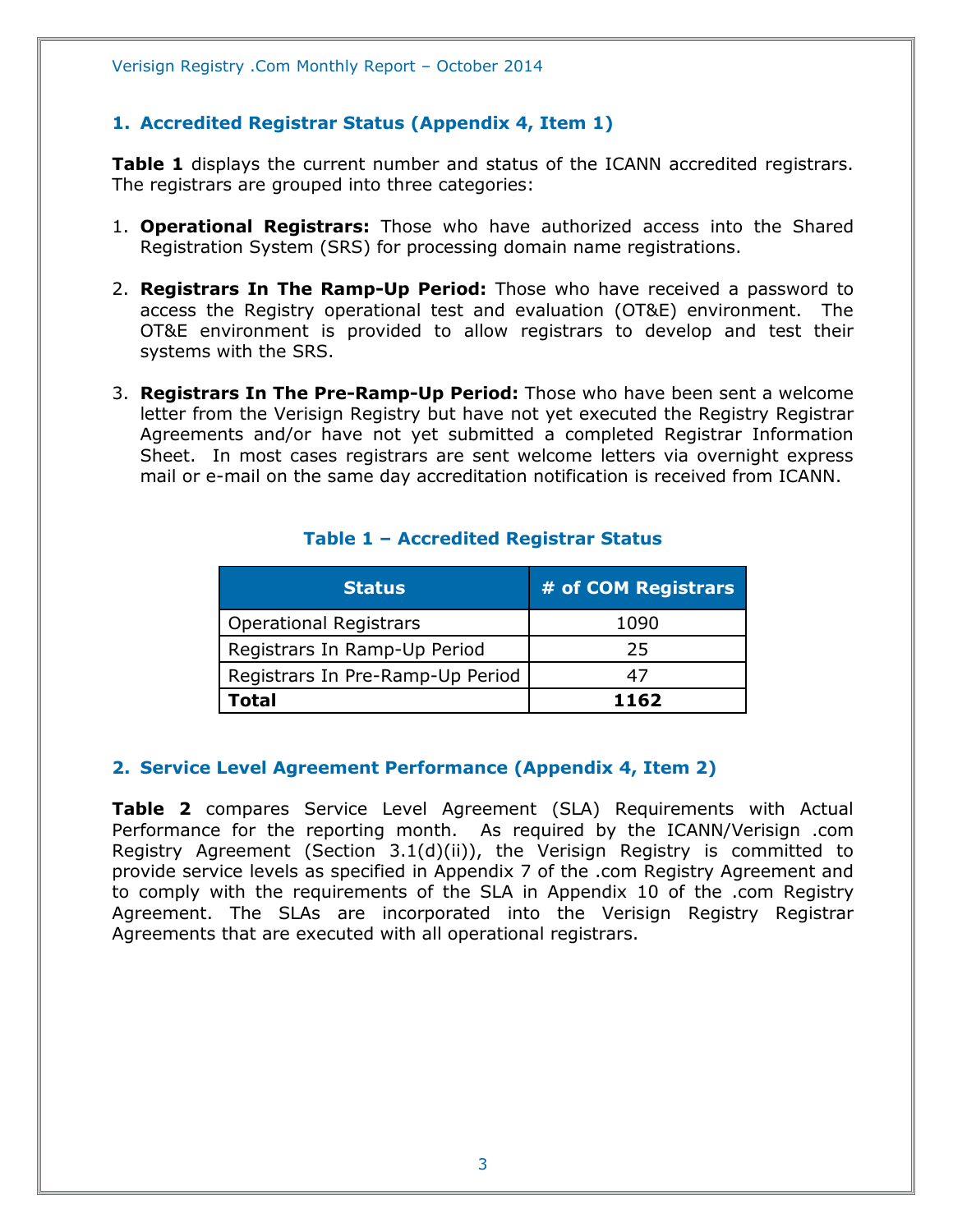<span id="page-3-0"></span>

| <b>Metric</b>                                | .com SLA Requirement            | <b>Actual Performance</b> |  |
|----------------------------------------------|---------------------------------|---------------------------|--|
|                                              | <b>Service Availability</b>     |                           |  |
|                                              |                                 | 100% - (0 minutes         |  |
|                                              | 99.99% Year                     | Unplanned Downtime YTD)   |  |
| <b>SRS</b>                                   | 30 Minutes/Month (Unplanned)    | 0 minutes (Unplanned)     |  |
| <b>DNS Name Server</b>                       | 100% / Month                    | 100%                      |  |
| Whois                                        | 100% / Month                    | 100%                      |  |
|                                              | <b>Planned Outage Duration</b>  |                           |  |
| SRS - Regular                                | 45 Minutes / Month              | 0 hours 22 minutes        |  |
|                                              | 4 Hours (240 Minutes)           |                           |  |
| SRS - Extended                               | / 1 Per Year                    | 0 hours 00 minutes        |  |
|                                              | 8 Hours (480 Minutes)           | 0 minutes - None Taken    |  |
| SRS - Extended                               | / 1 Every 3 Years               | Since June 2005           |  |
| <b>DNS Name Server</b>                       | <b>Not Allowed</b>              | 0 minutes                 |  |
| Whois                                        | <b>Not Allowed</b>              | 0 minutes                 |  |
|                                              | <b>Planned Outage Timeframe</b> |                           |  |
|                                              |                                 | 0100 - 0122 UTC Sunday    |  |
| <b>SRS</b>                                   | 0100 - 0900 UTC Sunday          | 10/26/2014                |  |
| <b>DNS Name Server</b>                       | Not Allowed                     | Not Applicable            |  |
| Whois                                        | Not Allowed                     | Not Applicable            |  |
| <b>Planned Outage Notification</b>           |                                 |                           |  |
|                                              | 30 Days General Maintenance     | 9/25/2014                 |  |
|                                              | 90 Days Updates and             |                           |  |
| <b>SRS</b>                                   | Upgrades                        | 7/25/2014                 |  |
| <b>DNS Name Server</b>                       | <b>Not Allowed</b>              | Not Applicable            |  |
| Whois                                        | <b>Not Allowed</b>              | Not Applicable            |  |
|                                              | <b>Processing Time</b>          |                           |  |
| <b>Check Domain</b>                          |                                 |                           |  |
| Average                                      | 25 milliseconds for 95%         | 1.22 milliseconds         |  |
| Add / Create Domain                          |                                 |                           |  |
| Average                                      | 50 milliseconds for 95%         | 1.43 milliseconds         |  |
| Delete Domain                                |                                 |                           |  |
| Average                                      | 100 milliseconds for 95%        | 24.49 milliseconds        |  |
| Modify / Update                              |                                 |                           |  |
| Domain Average                               | 100 milliseconds for 95%        | 25.31 milliseconds        |  |
| <b>Whois Query</b><br><b>DNS Name Server</b> | 5 milliseconds for 95%          | 1.23 milliseconds         |  |
| Resolution                                   | 100 milliseconds for 95%        | 0.47 milliseconds         |  |
|                                              | <b>Update Frequency</b>         |                           |  |
| <b>DNS Name Server</b>                       | 3 Minutes for 95%               | 21.97 seconds             |  |
| Whois                                        | 3 Minutes for 95%               | 16.06 seconds             |  |
|                                              |                                 |                           |  |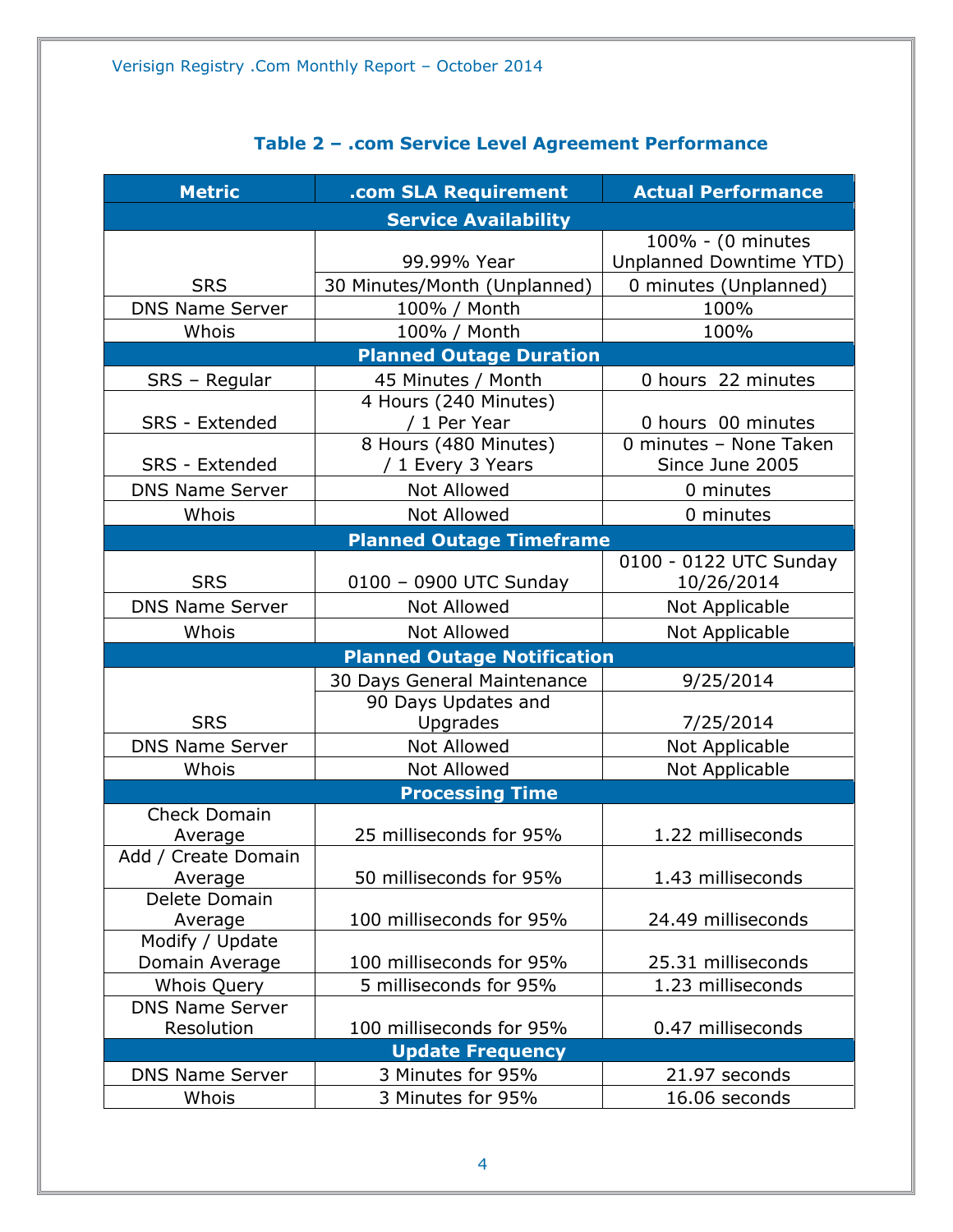#### <span id="page-4-0"></span>**3. TLD Zone File Access Activity (Appendix 4, Item 3)**

**Table 3** summarizes the zone file access activity for the current reporting month. As required by the ICANN/Verisign .com Registry Agreement (Section 3.1(c)(iii)), the Verisign Registry provides third parties bulk access to the zone files for the .com TLD.

#### **Table 3 – TLD Zone File Access Activity**

<span id="page-4-1"></span>

|                                                           | Number |
|-----------------------------------------------------------|--------|
| Total Zone File Access Passwords (End Of Previous Month)  | 884    |
| New Zone File Access Passwords Issued                     | -33    |
| Total Zone File Access Passwords (End Of Reporting Month) | 917    |

#### <span id="page-4-2"></span>**4. Completed System Software Releases (Appendix 4, Item 4)**

**Table 4** shows significant release(s) that occurred during the reporting month, as well as other relevant information. The Verisign Registry Shared Registration System (SRS) is continually being improved to better meet the needs of accredited registrars.

#### **Table 4 – Completed Shared Registration System Releases**

<span id="page-4-3"></span>

| <b>Release</b><br><b>Name</b> | <b>Features</b>                                                                                                                                 | <b>Complete</b><br>$\overline{\mathsf{Date}}^{\mathsf{t}}$ |
|-------------------------------|-------------------------------------------------------------------------------------------------------------------------------------------------|------------------------------------------------------------|
| Kili                          | Remove fractional seconds in EPP responses<br>Update error messaging for domain info command<br>Update polices defining allowed IDN code points | 10/25/2014                                                 |

#### <span id="page-4-4"></span>**5. Whois Service Activity (Appendix 4, Item 5)**

<span id="page-4-5"></span>**Table 5** shows the number of Whois queries during the reporting month separated by service. The "Web-based Whois" column depicts ACTUAL numbers where all other categories are shown in millions.

#### **Table 5 – Total "Whois" Queries**

<span id="page-4-6"></span>

| <b>In Millions</b>   |                      |                           |
|----------------------|----------------------|---------------------------|
| <b>Total Queries</b> | <b>Whois Port-43</b> | <b>Web-based</b><br>Whois |
| 5,527.5              | 5,523.1              | 4,445,715.0               |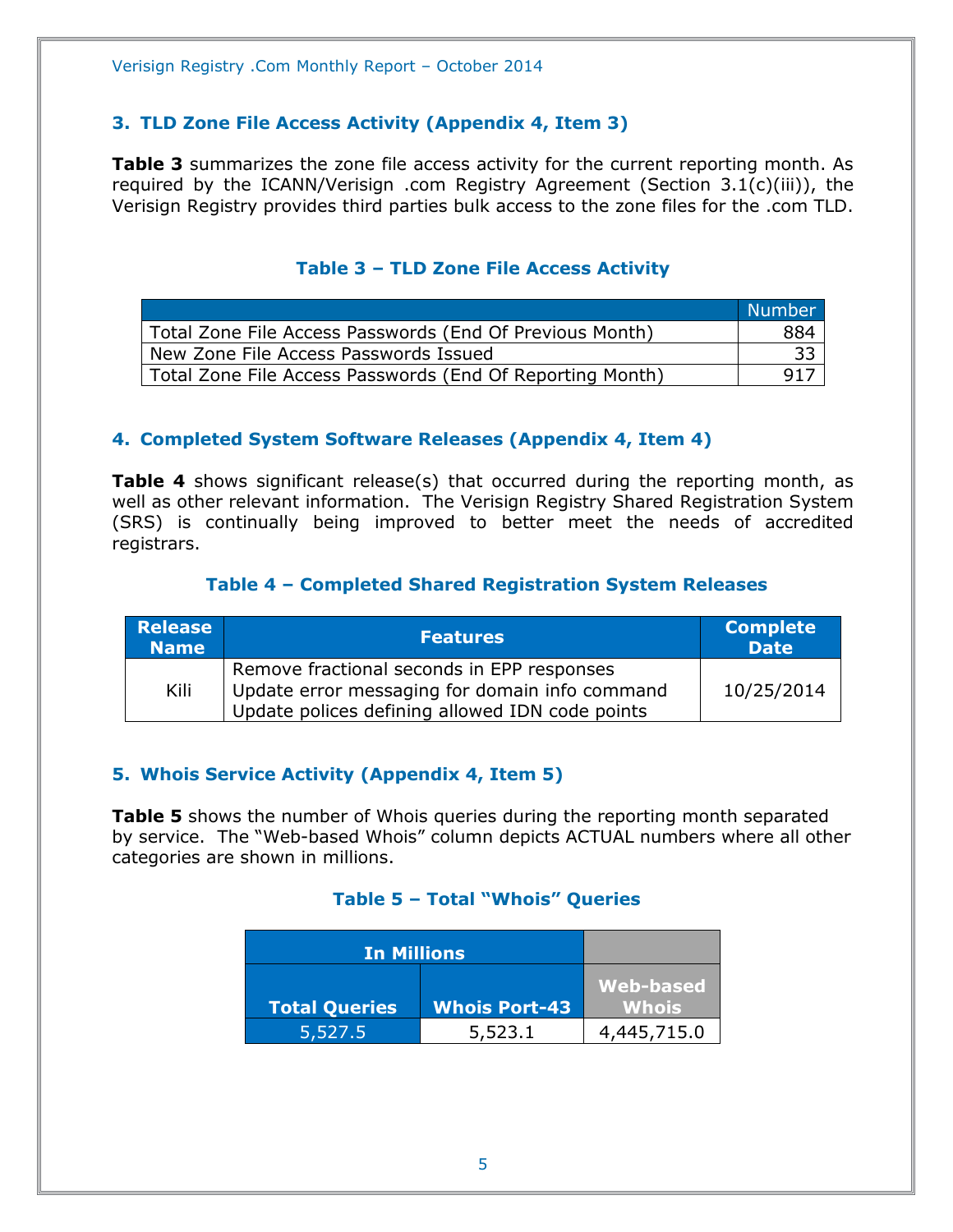#### **6. Total Number of Transactions by Subcategory (Appendix 4, Item 6)**

**Table 6.1** shows the number of domain name 'write' transactions in subcategories and the number of check transactions. The "Restore" column depicts ACTUAL numbers where all other categories are shown in millions. **Table 6.2** on the next page shows the number of name server "write" transactions by subcategory.

**Table 6.1 – Total Domain Name Transactions by Subcategory**

<span id="page-5-0"></span>

| <b>In Millions</b>                                                               |  |  |       |     |  |                                                          |
|----------------------------------------------------------------------------------|--|--|-------|-----|--|----------------------------------------------------------|
| <b>Total</b>                                                                     |  |  |       |     |  |                                                          |
|                                                                                  |  |  |       |     |  | <b>Write Add Delete Modify Renew Trans Check Restore</b> |
| $\begin{array}{ c c c c c c } \hline 1,924.1 & 1,883.5 & 3.1 \hline \end{array}$ |  |  | -32.6 | 3.4 |  | $1.5$   2,085.7   8,571.0                                |

#### <span id="page-5-1"></span>**Table 6.2 – Total Name Server Write Transactions by Subcategory (millions)**

| $\sim$ $\sim$<br>a. |    | Delete <sup>'</sup> | <b>CONTRACTOR</b> |
|---------------------|----|---------------------|-------------------|
|                     | R٦ |                     |                   |

#### <span id="page-5-3"></span><span id="page-5-2"></span>**7. Daily Transaction Range (millions) (Appendix 4, Item 7)**

#### **Table 7 – Daily Transaction Range (millions)**

| <b>Total</b>        | <b>Daily</b> | Daily | <b>Daily</b>   |
|---------------------|--------------|-------|----------------|
| $\sf{Transactions}$ | Max          | Min   | <b>Average</b> |
| 4,346.7             | 179.6        | 112.9 | 140.2          |

#### <span id="page-5-4"></span>**7(B). Per-Registrar Activity Report (Appendix 4, Item 7B)**

The table below defines the fields that are included in the .COM Per-Registrar Activity Report, which is provided under separate cover.

| <b>Field Name</b> | <b>Notes</b>                                                      |
|-------------------|-------------------------------------------------------------------|
| registrar-name    | Registrar's Full Corporate Name As Registered with IANA           |
| iana-id           | http://www.iana.org/assignments/registrar-ids                     |
| total-domains     | Total domains under sponsorship                                   |
| total-            | <b>Total Name Servers Registered</b>                              |
| nameservers       |                                                                   |
| net-adds-1-yr     | number of domains successfully registered with an initial term of |
|                   | one year (and not deleted within the add grace period)            |
| net-adds-2-yr     | Number of domains successfully registered with an initial term of |
|                   | two years (and not deleted within the add grace period)           |
| net-adds-3-yr     | Number of domains successfully registered with an initial term of |
|                   | three years (and not deleted within the add grace period)         |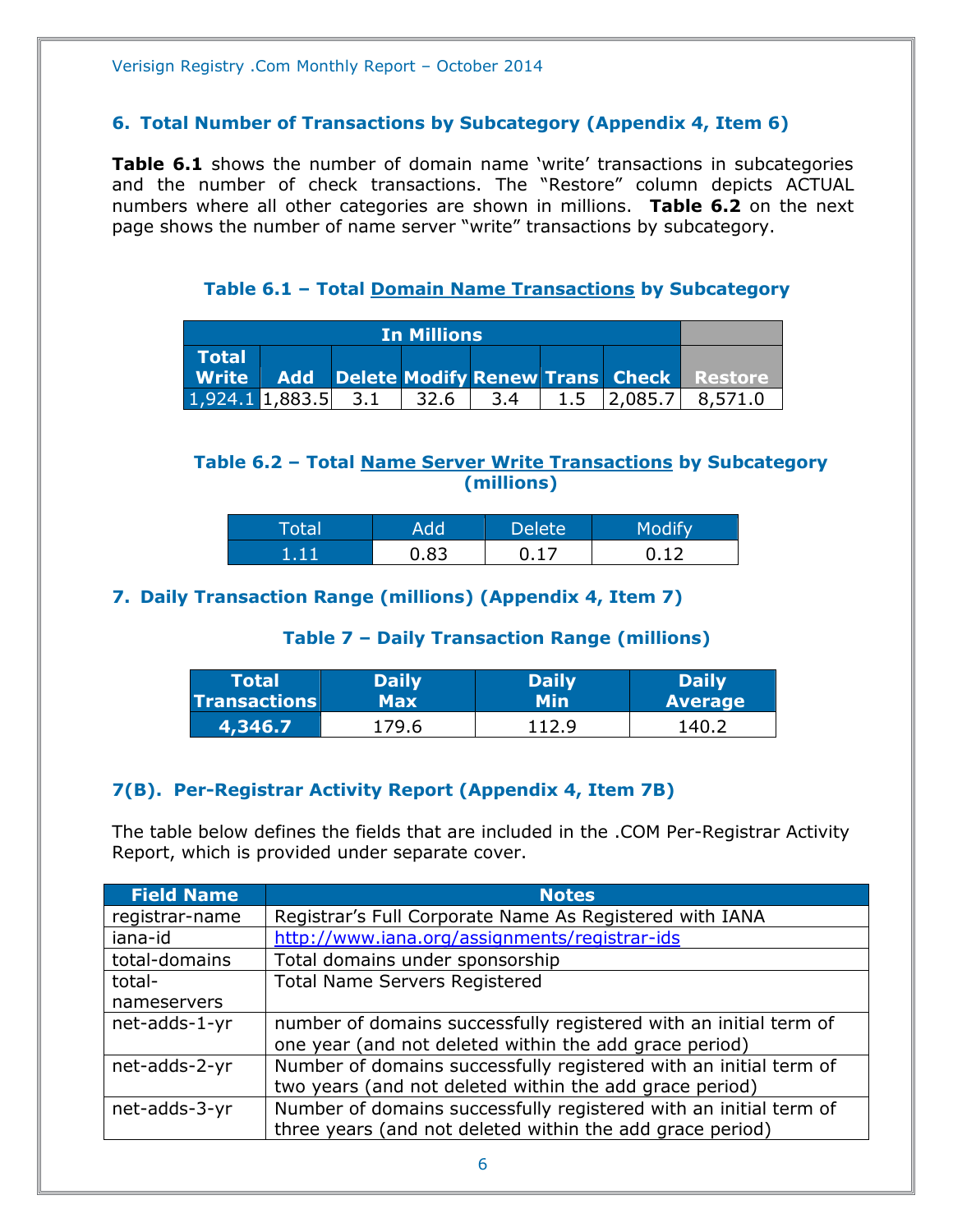| <b>Field Name</b>      | <b>Notes</b>                                                                                                                  |
|------------------------|-------------------------------------------------------------------------------------------------------------------------------|
| net-adds-4-yr          | Number of domains successfully registered with an initial term of                                                             |
|                        | four years (and not deleted within the add grace period)                                                                      |
| net-adds-5-yr          | Number of domains successfully registered with an initial term of                                                             |
|                        | five years (and not deleted within the add grace period)                                                                      |
| net-adds-6-yr          | Number of domains successfully registered with an initial term of                                                             |
|                        | six years (and not deleted within the add grace period)                                                                       |
| net-adds-7-yr          | Number of domains successfully registered with an initial term of                                                             |
|                        | seven years (and not deleted within the add grace period)                                                                     |
| net-adds-8-yr          | Number of domains successfully registered with an initial term of                                                             |
|                        | eight years (and not deleted within the add grace period)                                                                     |
| net-adds-9-yr          | Number of domains successfully registered with an initial term of<br>nine years (and not deleted within the add grace period) |
| net-adds-10-yr         | Number of domains successfully registered with an initial term of                                                             |
|                        | ten years (and not deleted within the add grace period)                                                                       |
| net-renews-1-yr        | Domains renewed either automatically or by command (and not                                                                   |
|                        | deleted with the renew grace period)                                                                                          |
| net-renews-2-yr        | Number of domains successfully renewed with a renewal period of                                                               |
|                        | two years (and not deleted with the renew grace period)                                                                       |
| net-renews-3-yr        | Number of domains successfully renewed with a new renewal                                                                     |
|                        | period of three years (and not deleted with the renew grace period)                                                           |
| net-renews-4-yr        | Number of domains successfully renewed with a new renewal                                                                     |
|                        | period of four years (and not deleted with the renew grace period)                                                            |
| net-renews-5-yr        | Number of domains successfully renewed with a new renewal                                                                     |
|                        | period of five years (and not deleted with the renew grace period)                                                            |
| net-renews-6-yr        | Number of domains successfully renewed with a new renewal                                                                     |
|                        | period of six years (and not deleted with the renew grace period)                                                             |
| net-renews-7-yr        | Number of domains successfully renewed with a new renewal                                                                     |
|                        | period of seven years (and not deleted with the renew grace<br>period)                                                        |
| net-renews-8-yr        | Number of domains successfully renewed with a new renewal                                                                     |
|                        | period of eight years (and not deleted with the renew grace period)                                                           |
| net-renews-9-yr        | Number of domains successfully renewed with a new renewal                                                                     |
|                        | period of nine years (and not deleted with the renew grace period)                                                            |
| net-renews-10-         | Number of domains successfully renewed with a new renewal                                                                     |
| yr                     | period of ten years (and not deleted with the renew grace period)                                                             |
| transfer-              | Transfers initiated by this registrar that were ack'd by the other                                                            |
| gaining-<br>successful | registrar-either by command or automatically                                                                                  |
| transfer-              | Transfers initiated by this registrar that were n'acked by the other                                                          |
| gaining-nacked         | registrar                                                                                                                     |
| transfer-losing-       | Transfers initiated by another registrar that this registrar ack'd-                                                           |
| successful             | either by command or automatically                                                                                            |
| transfer-losing-       | Transfers initiated by another registrar that this registrar n'acked                                                          |
| nacked                 |                                                                                                                               |
| transfer-              | Number of transfer disputes in which this registrar prevailed                                                                 |
| disputed-won           |                                                                                                                               |
| transfer-              | Number of transfer disputes this registrar lost                                                                               |
| disputed-lost          |                                                                                                                               |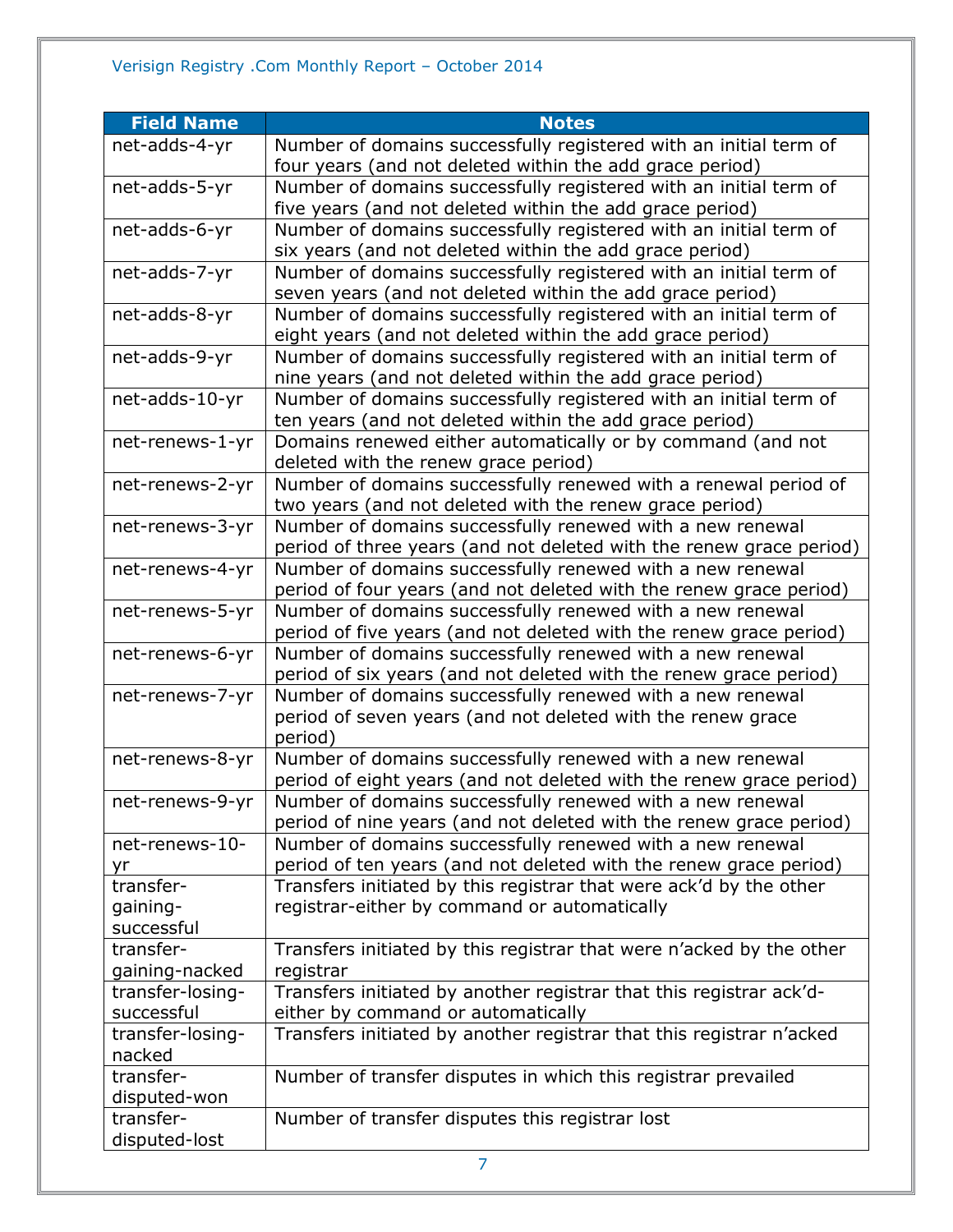| <b>Field Name</b> | <b>Notes</b>                                                         |
|-------------------|----------------------------------------------------------------------|
| transfer-         | Number of transfer disputes involving this registrar with a split or |
| disputed-         | no decision                                                          |
| nodecision        |                                                                      |
| deleted-          | Domains deleted within the add grace period                          |
| domains-grace     |                                                                      |
| deleted-          | Domains deleted outside the add grace period                         |
| domains-          |                                                                      |
| nograce           |                                                                      |
| restored-         | Domain names restored from redemption period                         |
| domains           |                                                                      |
| restored-         | Total number of restored names for which the registrar failed to     |
| noreport          | submit a restore report                                              |
| agp-exemption-    | Number of AGP policy exemption requests received                     |
| requests          | during the reporting month against deletion activity occurring in    |
|                   | the prior month                                                      |
| agp-              | Number of AGP policy exemption requests granted during the           |
| exemptions-       | reporting month                                                      |
| granted           |                                                                      |
| agp-exempted-     | Number of domain names included in AGP policy exemption              |
| domains           | requests granted during the reporting month                          |
| attempted-adds    | Number of attempted (successful and failed) domain name create       |
|                   | commands                                                             |

#### <span id="page-7-0"></span>**7(C). Registry Functions Activity Report (Appendix 4, Item 7C)**

The table below defines the fields that are included in the .COM Registry Functions Activity Report, which is provided under separate cover.

| <b>Field Name</b>  | <b>Notes</b>                                                  |
|--------------------|---------------------------------------------------------------|
| operational-       | number of operational registrars at the end of the reporting  |
| registrars         | period                                                        |
| ramp-up-registrars | number of registrars that have received a password for access |
|                    | to OT&E at the end of the reporting period                    |
| pre-ramp-up-       | number of registrars that have requested access, but have not |
| registrars         | yet entered the ramp-up period at the end of the reporting    |
|                    | period                                                        |
| zfa-passwords      | number of active zone file access passwords at the end of the |
|                    | reporting period                                              |
| whois-43-queries   | number of WHOIS (port-43) queries responded during the        |
|                    | reporting period                                              |
| web-whois-queries  | number of Web-based Whois queries responded during the        |
|                    | reporting period, not including searchable Whois              |
| searchable-whois-  | number of searchable Whois queries responded during the       |
| queries            | reporting period, if offered                                  |
| dns-udp-queries-   | number of DNS queries received over UDP transport during the  |
| received           | reporting period                                              |
| dns-udp-queries-   | number of DNS queries received over UDP transport that were   |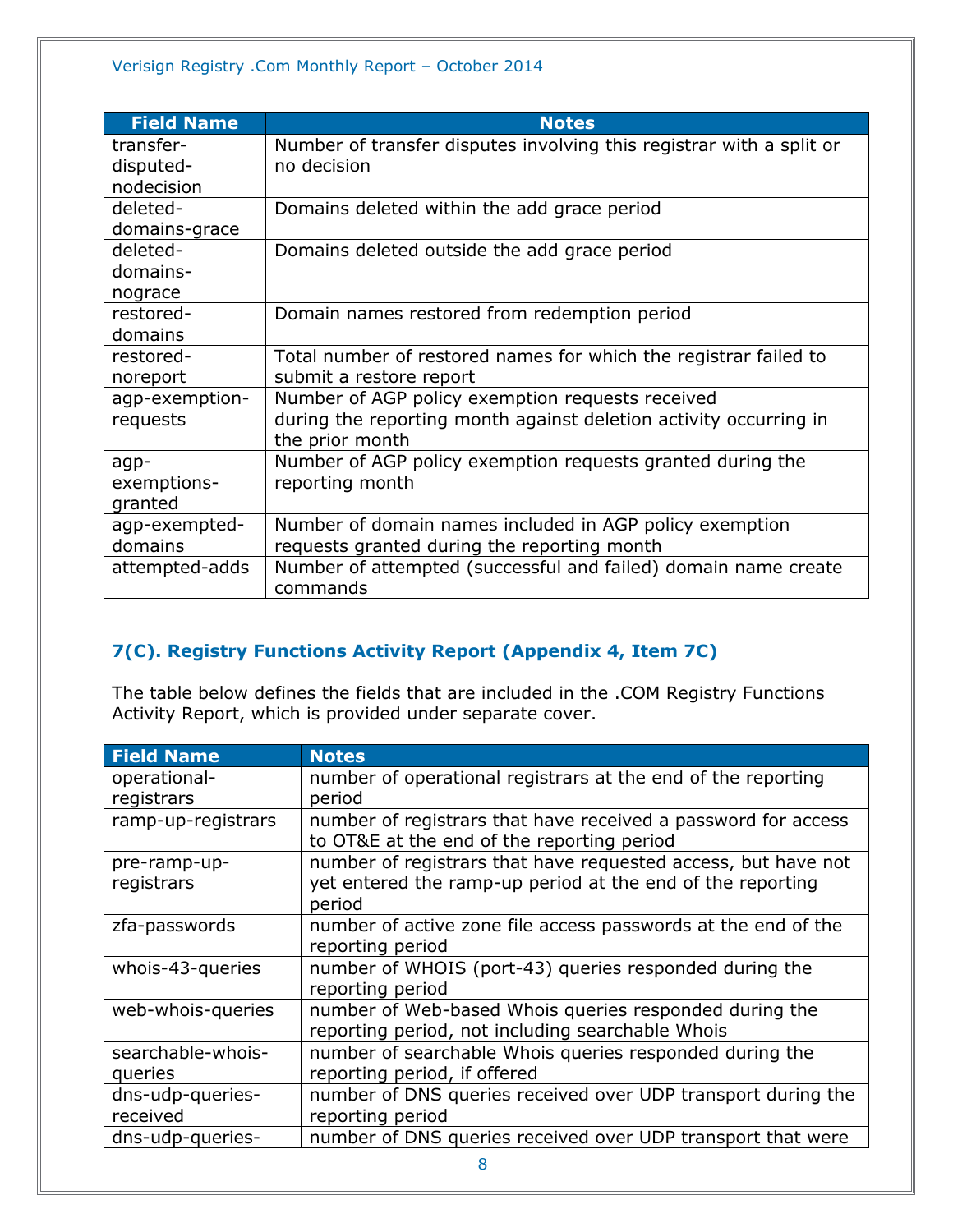#### Verisign Registry .Com Monthly Report – October 2014

| <b>Field Name</b>                    | <b>Notes</b>                                                                |
|--------------------------------------|-----------------------------------------------------------------------------|
| responded                            | responded during the reporting period                                       |
| dns-tcp-queries-                     | number of DNS queries received over TCP transport during the                |
| received                             | reporting period                                                            |
| dns-tcp-queries-                     | number of DNS queries received over TCP transport that were                 |
| responded                            | responded during the reporting period                                       |
| srs-dom-check                        | number of SRS (EPP and any other interface) domain name                     |
|                                      | "check" requests responded during the reporting period                      |
| srs-dom-create                       | number of SRS (EPP and any other interface) domain name                     |
|                                      | "create" requests responded during the reporting period                     |
| srs-dom-delete                       | number of SRS (EPP and any other interface) domain name                     |
|                                      | "delete" requests responded during the reporting period                     |
| srs-dom-info                         | number of SRS (EPP and any other interface) domain name                     |
|                                      | "info" requests responded during the reporting period                       |
| srs-dom-renew                        | number of SRS (EPP and any other interface) domain name                     |
| srs-dom-rgp-                         | number of SRS (EPP and any other interface) domain name                     |
| restore-report                       | RGP "restore" requests delivering a restore report responded                |
|                                      | during the reporting period                                                 |
| srs-dom-rgp-                         | number of SRS (EPP and any other interface) domain name                     |
| restore-request<br>srs-dom-transfer- | RGP "restore" requests responded during the reporting period                |
|                                      | number of SRS (EPP and any other interface) domain name                     |
| approve                              | "transfer" requests to approve transfers responded during the               |
| srs-dom-transfer-                    | reporting period<br>number of SRS (EPP and any other interface) domain name |
| cancel                               | "transfer" requests to cancel transfers responded during the                |
|                                      | reporting period                                                            |
| srs-dom-transfer-                    | number of SRS (EPP and any other interface) domain name                     |
| query                                | "transfer" requests to query about a transfer responded during              |
|                                      | the reporting period                                                        |
| srs-dom-transfer-                    | number of SRS (EPP and any other interface) domain name                     |
| reject                               | "transfer" requests to reject transfers responded during the                |
|                                      | reporting period                                                            |
| srs-dom-transfer-                    | number of SRS (EPP and any other interface) domain name                     |
| request                              | "transfer" requests to request transfers responded during the               |
|                                      | reporting period                                                            |
| srs-dom-update                       | number of SRS (EPP and any other interface) domain name                     |
|                                      | "update" requests (not including RGP restore requests)                      |
|                                      | responded during the reporting period                                       |
| srs-host-check                       | number of SRS (EPP and any other interface) host "check"                    |
|                                      | requests responded during the reporting period                              |
| srs-host-create                      | number of SRS (EPP and any other interface) host "create"                   |
|                                      | requests responded during the reporting period                              |
| srs-host-delete                      | number of SRS (EPP and any other interface) host "delete"                   |
|                                      | requests responded during the reporting period                              |
| srs-host-info                        | number of SRS (EPP and any other interface) host "info"                     |
|                                      | requests responded during the reporting period                              |
| srs-host-update                      | number of SRS (EPP and any other interface) host "update"                   |
|                                      | requests responded during the reporting period                              |
| srs-cont-check                       | number of SRS (EPP and any other interface) contact "check"                 |